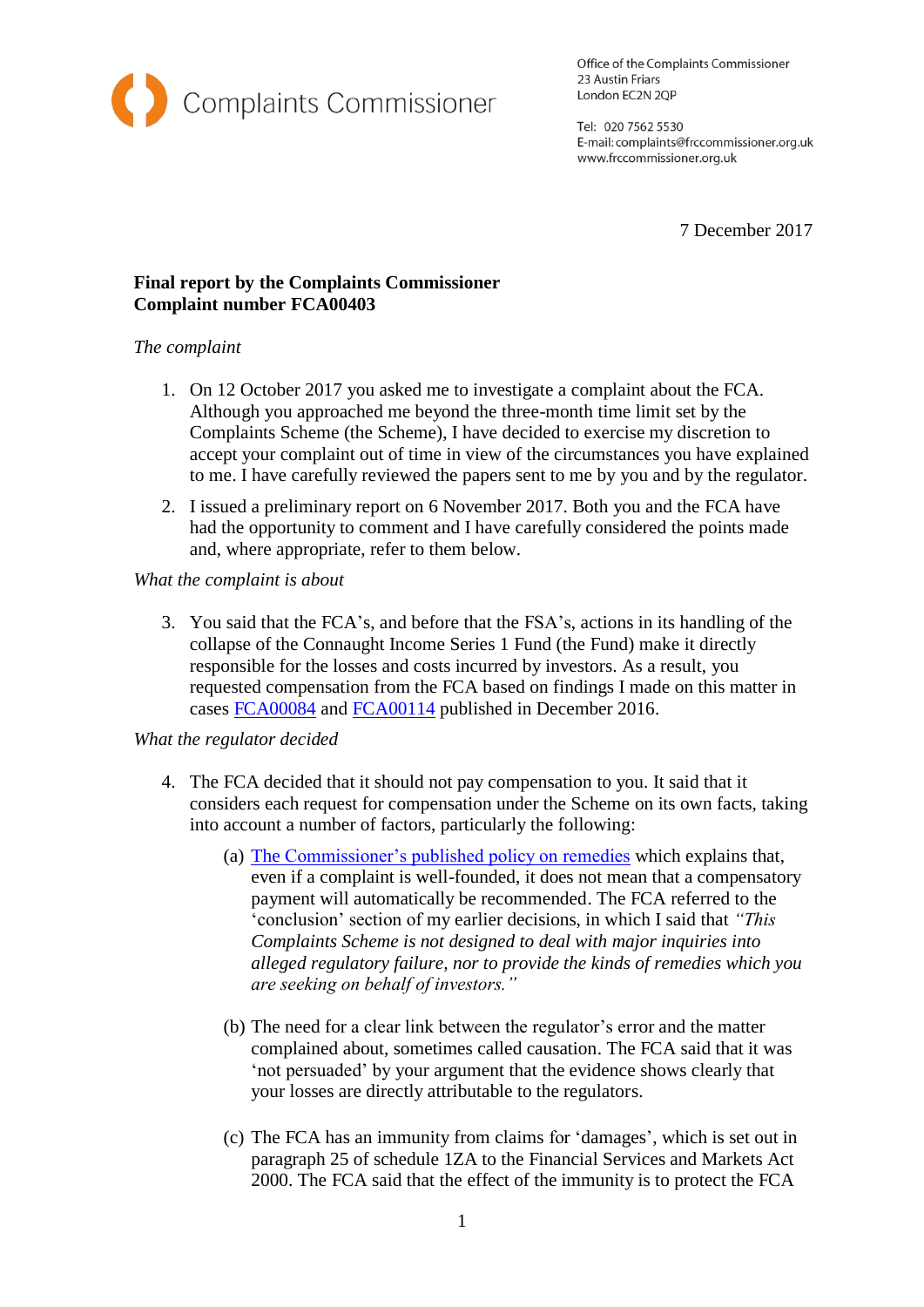from legal claims for compensation, unless the FCA has acted (or failed to act) in bad faith or in breach of a claimant's human rights. The FCA said that it would not make a payment that would undermine the policy intention of Parliament when providing the immunity.

Finally, the FCA said that it is not part of the regulatory regime under which it operates that it should compensate consumers, where a firm may be unable to do so.

#### *Why you are unhappy with the regulator's decision*

5. You consider that the FCA has failed in its duty to act in a timely and effective manner, especially in response to information supplied by a senior whistleblower in January 2011. You say that this makes the FCA directly responsible for your losses. In view of this you consider that the FCA has acted in bad faith.

### *My analysis*

- 6. In my two previous decisions about the Fund, I set out my view that "*despite a long build-up of evidence pointing to the risk of serious consumer detriment, [the FSA] failed to act in a co-ordinated fashion, and failed to involve other agencies when it clearly ought to have done so*". I went on to say that, although I had not seen any evidence of 'bad faith', in my view an inquiry into alleged regulatory failure was needed. In the light of my report the FCA agreed to appoint an external third party to conduct a review into the FSA's regulation of the Connaught Income Series 1 Fund and to publish the outcome (to the extent that it can). The FCA said that its review would start once the enforcement actions would not be put at risk of being prejudiced.
- 7. Although I accepted that this was a reasonable approach, my view was that the FCA should be able to commence some preparatory work on the review and do as much work as it can without waiting for the outcome of current proceedings. I also recommended that the FCA should make sure that the review and publication of the outcome is not unduly delayed, given the long wait that investors have already experienced.
- 8. In my preliminary report I expressed my concern that very little progress had been reported either in finalising the enforcement actions or establishing the external review, despite the conclusions and recommendation in my earlier decisions. I also noted your concern that one of the Fund's operators is currently up for sale and asked what steps the FCA has taken to ensure that this will not affect any potential recovery of funds for investors.

#### *My view*

9. I am surprised that the FCA accepted the complaint for investigation at this stage, before the findings of the external review. The reasons the FCA has given for not agreeing to compensation may well be valid, but it seems to me that they must be provisional pending the findings of the external review. For that reason, I consider that a deferral under paragraph 3.7 of the Complaints Scheme would have been more appropriate.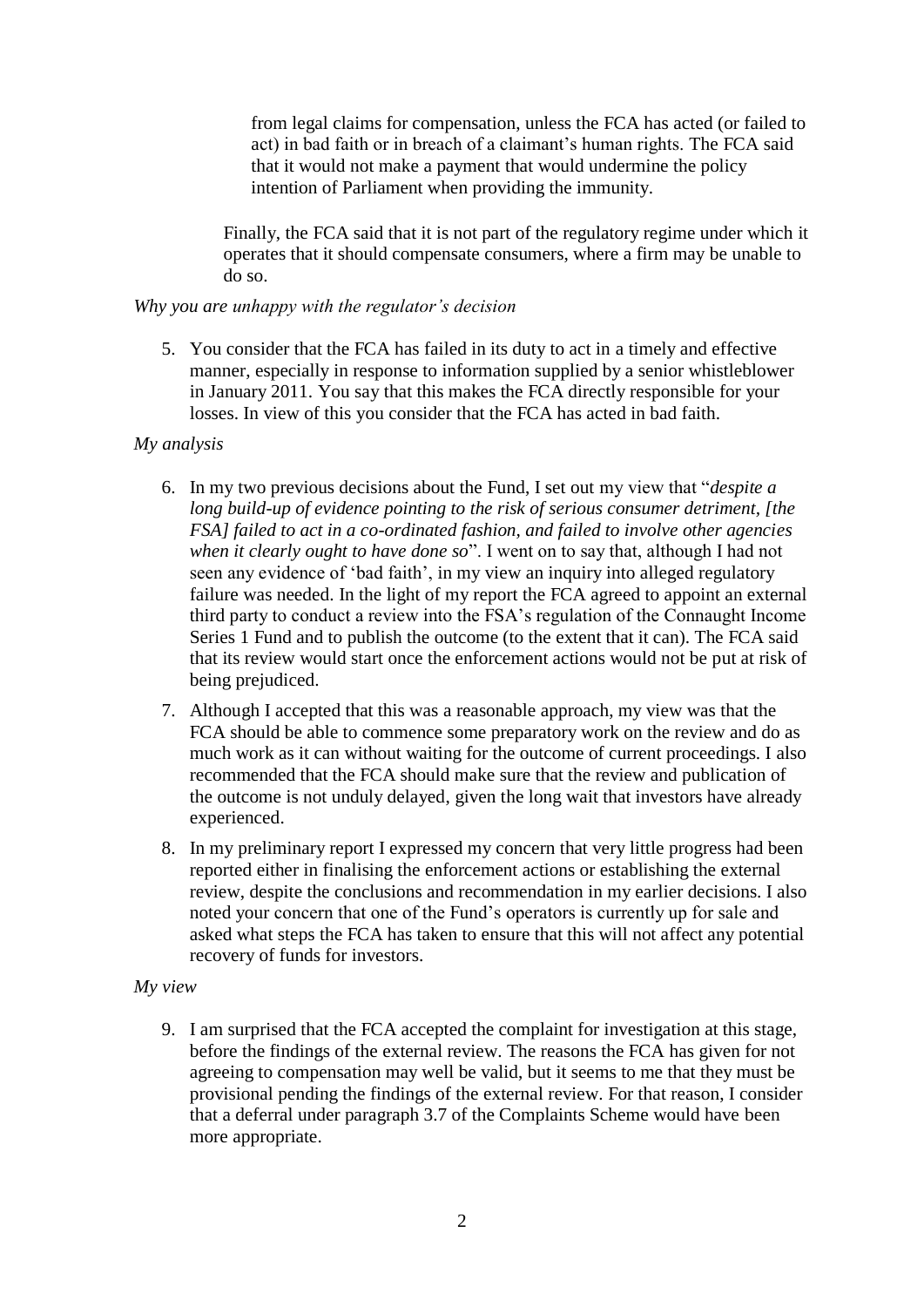#### *Developments since the preliminary report and my recommendations*

- 10. In my preliminary report, I recommended that the FCA:
	- a. Undertakes to reconsider its conclusions and determine whether a deferral of the complaints would be more appropriate, pending the findings of the external review it has agreed to commission.
	- b. Provides me with an update on progress on the enforcement action against Capita and BlueGate, and in instigating the external review. (I recognised that some or all of this may be confidential.)
	- c. Comments on whether it is still seeking to recover funds on behalf of investors from the operators, and on how the recently announced sale of Capita might affect the FCA's attempt to recover such funds.
- 11. In response to my preliminary report the FCA says that:
	- a. It has reconsidered deferral of the complaint and is satisfied that it was right not to defer the complaints. It considers that its task was to consider the complainants' circumstances in light of the Patellis/Nettleship Final Decisions and that because there was no new information from the complainants there was nothing further to investigate. It accepts that the external review may result in new findings being made and says that it will, at that time, consider the question of remedies, including whether any ex gratia payments should be made.
	- b. On 10 November 2017 it issued a press release about the outcome of enforcement proceedings against Capita Financial Managers Ltd (CFM). Other enforcement action is continuing and it will not be commencing the external review until this action is no longer at risk of being prejudiced. Nor has it yet decided what precise form this review will take.
	- c. The FCA's agreement with CFM for it to pay up to £66 million to investors has not been negatively affected by the recently announced sale of CFM.
- 12. You have also responded to my preliminary report. You consider that the FCA's published report on the failings of Capita clearly shows the FSA/FCA should have dealt with the Connaught fund in 2011 and that had it correctly followed its own procedures, the partial financial redress you are due to receive in the first quarter of 2018 would have been received some 5 or more years or sooner. This would have led to the capital sums being re-invested and you would have received interest over that period to allow you to withdraw a better pension. Together with the loss of all interest payments made before the fund was suspended, this means that your losses amount to over 50% of the initial investment and these losses are not being compensated for (apart from a 0.52% simple interest per year).
- 13. You consider that the matter of lost interest and other costs plus the high levels of personal stress created by the ineffectiveness of the FSA/FCA should be compensated well before any further reports are produced. In your view, waiting for indeterminate reports just seems like another way of 'kicking the can down the road' (something that seems to you to be a feature of this matter).